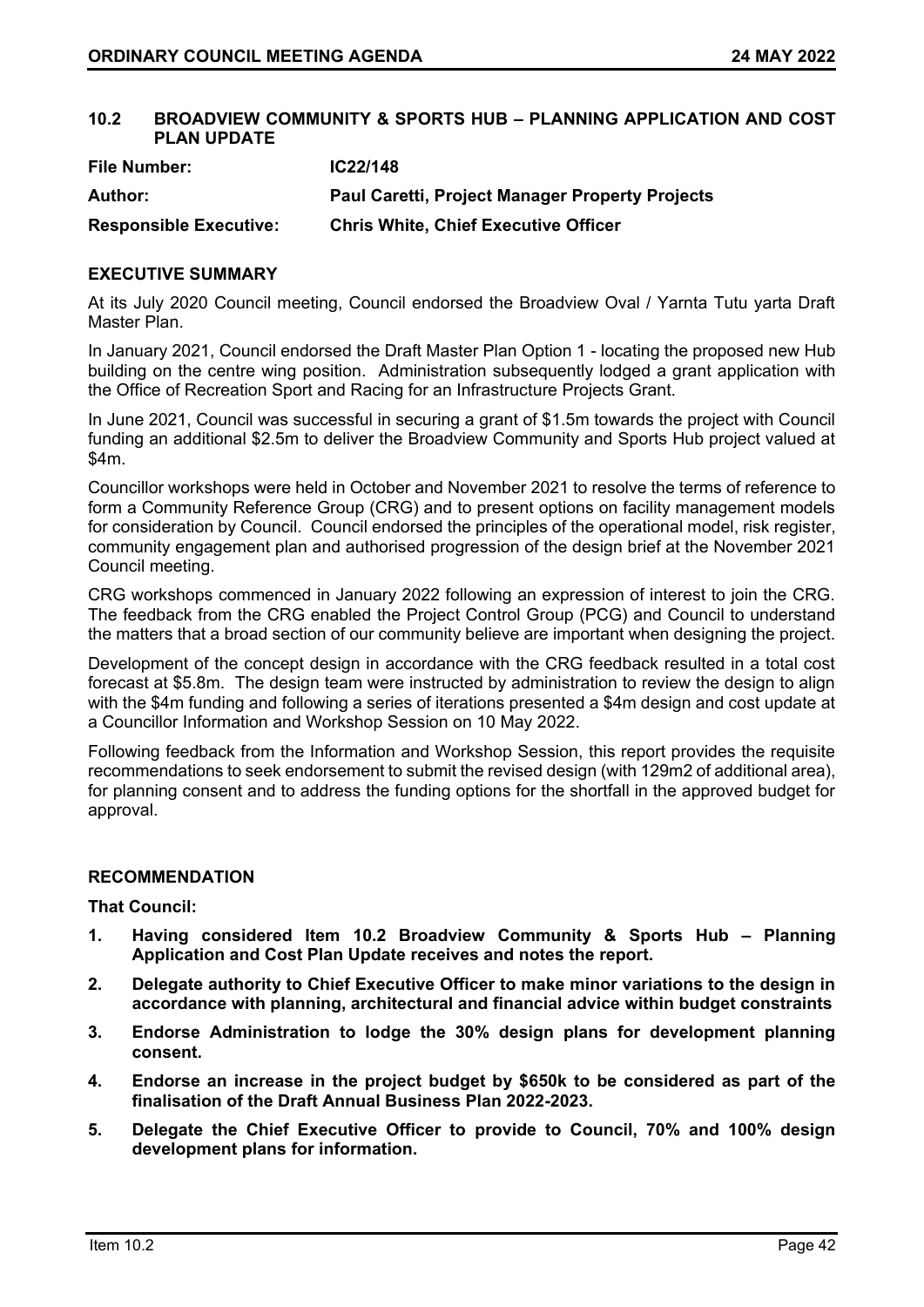## **DISCUSSION**

### **Background**

Following success in securing a \$1.5m grant from the Office for Recreation, Sport and Racing, Administration has developed the project brief for the Broadview Community and Sports Hub and consulted with the CRG to develop this major investment into our community.

As per the grant application, the purpose of the grant funding is:

*To enhance a regional sports hub with new clubrooms, changerooms, function and meeting rooms, storage facilities and spectators area for the Eastern Adelaide region which provides equitable access to user groups, increases participation and promotes safety.*

Whilst the endorsed concept design was essentially submitted as a concept to obtain funding, it provided the basis for the grant outcomes.

The endorsed concept design used for the grant application was formed on a  $958m<sup>2</sup>$  building within a \$4m full project budget. The original cost plan as at December 2020 allowed no forecast for escalation beyond mid-2021.

Council was successful in securing the \$1.5m grant funding on 29 June 2021.

Since COVID-19 case numbers in Australia commenced from January 2020, severe economic impact has become apparent. This, together with CPI and inflationary pressures has impacted directly on the cost forecasting of this project.

#### **Development of Project Brief**

Council engaged a capital funded Project Manager to deliver this project in October 2021 and in accordance with our Project Management Framework set out to commence project planning phase via a Councillor workshop on 5 October 2021 to establish:

- Project governance principles
- Community engagement plans
- Establishment of a CRG and relevant terms of reference
- Establishment of a Project Control Group (PCG).

This was followed by a workshop on 2 November 2021 that identified:

- Project background
- Project Grant objectives
- Operational Model objectives and similar local government management models for community and sporting based venues
- Broadview Football Club considerations
- Commencement of a Prudential Report
- Procurement and Risk management principals
- Programme
- Revised Cost Plan Oct 2021 (based on grant submission concept plans) was forecast at \$5.8m (including escalation to 2023)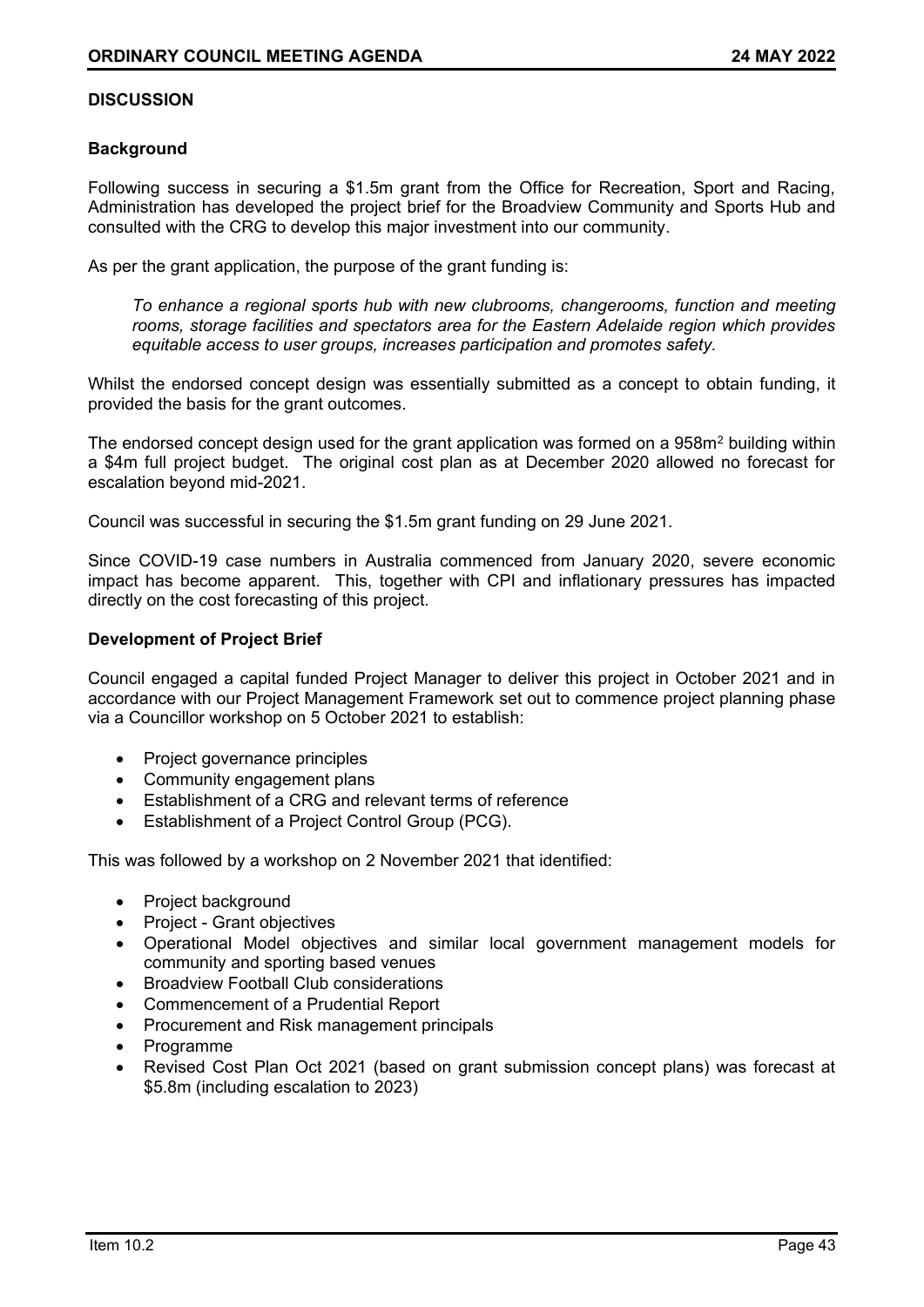At its November 2021 Council meeting, Council endorsed:

### **RESOLUTION 2021/223**

*That Council:*

- *1. Having considered Item 10.1 Broadview Oval Community and Sports Hub - Report on Operational Model receives and notes the report.*
- *2. Provides in-principle support for the external management operational model set out in the Report and, more specifically, that upon practical completion of the Broadview Oval Community and Sports Hub project, the Broadview Football Club will manage the use of the*  facility pursuant to an agreement to be agreed in the future with the Council;
- *3. With a view to enabling the progression of a design brief, authorise, the Chief Executive Officer to negotiate on behalf of Council, and enter into a non-binding Memorandum of Understanding (MoU) with the Broadview Football Club that outlines the key elements of the proposed future management proposal (including the governance model), generally consistent with the matters identified in the Report and, otherwise, on terms acceptable to the Chief Executive Officer;*
- *4. Endorse the Risk Register as presented in Attachment 1 to the Report;*
- *5. Approve the Community Engagement Plan as presented in Attachment 2 to the Report;*
- *6. Adopt the Terms of Reference for the Community Reference Group established pursuant to the Community Engagement Plan as presented in Attachment 3 to the Report;*
- *7. Endorse the procurement method for the project as identified in the Report, to be advanced on the basis of a 'lump sum' delivery model;*
- *8. Subject to settling the MoU referred to above, support the progression of a procurement process to engage a design partner to advance the detailed design phases of the project (subject to consultation per the Community Engagement Plan);*
- *9. Delegate authority to the CEO or his delegate to submit an extension application to the Office of Recreation, Sport and Racing in relation to the Broadview Oval grant funding agreement, sufficient to enable delivery of the project within expected timeframes; and*
- *10. Reaffirm the current budget commitment of \$4M for the delivery of the project, comprising the \$1.5M grant from the Office of Recreation Sport and Racing and that Administration provide a*  further report to the Council by February 2022 in respect of the cost analysis and prudential *report.*

## **Prudential Report**

Administration presented the Audit Committee with a copy of the Prudential Report at its meeting on 20 April 2022.

The Committee recommended as follows (at recommendation 2022/15):

- *1. That Audit Committee having considered Item 8.3 Broadview Community & Sports Hub – Prudential Report receives and notes the report.*
- *2. That Council considers the commentary provided by the Audit Committee regarding Item 8.3 Broadview Community & Sports Hub – Prudential Report, (as presented in Attachment 1), as follows:*
	- *2.1 That the outstanding matters and risks identified within the prudential report are addressed as the project is planned.*

Subject to Council's decision arising out of this report, it is expected that the 30% planning drawings will be finalised to enable design development to commence, which in order, will allow outstanding matters contained within the Prudential Report to be resolved.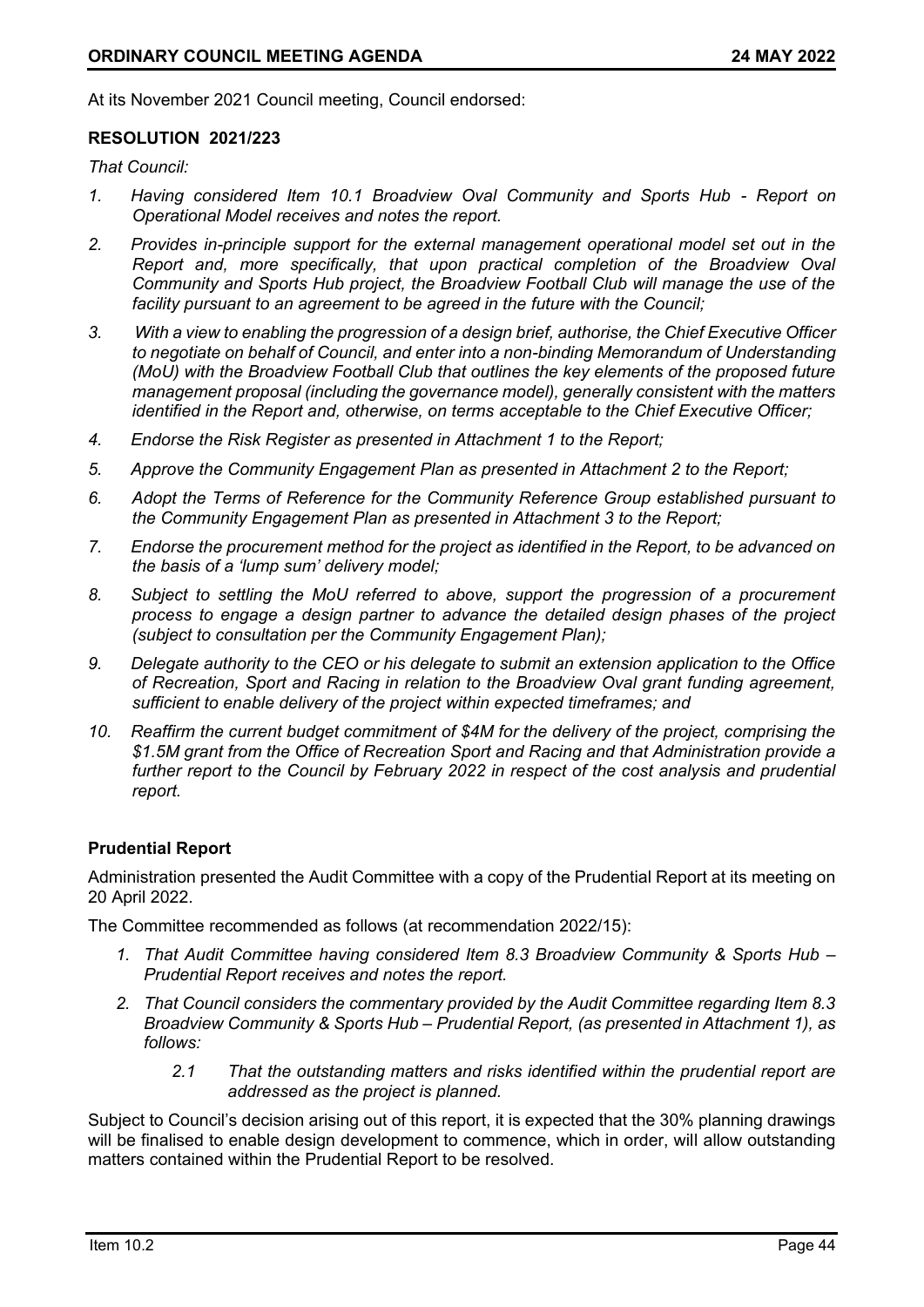## **30% Design Development**

Administration procured the services of a principal design consultant firm (City Collective) and independent cost manager (Chris Sale Consulting), in accordance with Council's Procurement Policy and Council Resolution 2021/223. The team were engaged in January 2022 and commenced development of the project design in association with the project brief and feedback from the PCG and CRG.

The project programme aimed to develop the 30% concept design and cost plan by 31 March 2022.

Whilst the 30% concept plan development achieved this programme milestone; in consultation with feedback from the CRG, the forecast total cost of the project was \$5.8m. This was based on a total floor area of 1,118 $m<sup>2</sup>$ .

Administration then investigated value management opportunities with the design team.

An updated cost plan was provided to Administration on 6 April 2022. This was valued at \$5.4m with a number of club requested elements being excluded from the forecast including:

- Operable wall to function space excluded
- Display cabinets excluded
- Cool rooms excluded
- Reduction in bar equipment of \$20k
- Reduction in kiosk fit out \$10k

Further value management elements were considered including:

- Deletion of gymnasium
- Target reduction in ground floor circulation space 20m<sup>2</sup>
- Deletion of kiosk and public toilets
- Reduction of 50m<sup>2</sup> from function space
- Retain northern car park (no upgrades apart from new crossover entry from Poltawa Terrace)

This cost estimate, whilst elemental, in the context of traditional construction cost management; included revised forecast cost allowances based on the preliminary structural design and cost estimate that was provided by structural engineer and service engineers respectively.

At this time, 6 April 2022, Chris Sale Consulting reported that "…*market conditions must continue to be monitored and managed throughout design development, documentation and construction phases as the construction market remains extremely busy and is expected to remain so for the foreseeable future. The supply chain is being adversely impacted by material shortages and steep price rises in certain materials*." Allowance was made for escalation to mid-2023.

As the total project budget including revisions was valued at \$4.2m, administration instructed the Design Team to scale the design concept, to be managed within the \$4m funding limits.

Through extensive review and amidst the market volatility, a design and cost plan were developed and presented at a Councillor Workshop on 10 May 2022 which sought to meet grant objectives and deliver the project within the funding limits.

This cost plan established a \$4m project budget including design, construction contingency and escalation based on club fit out items being excluded, together with exclusion of fit out to the kiosk, kitchen and bar.

For clarity, this \$4m cost plan, including project contingencies included the following concessions:

Reduction of function space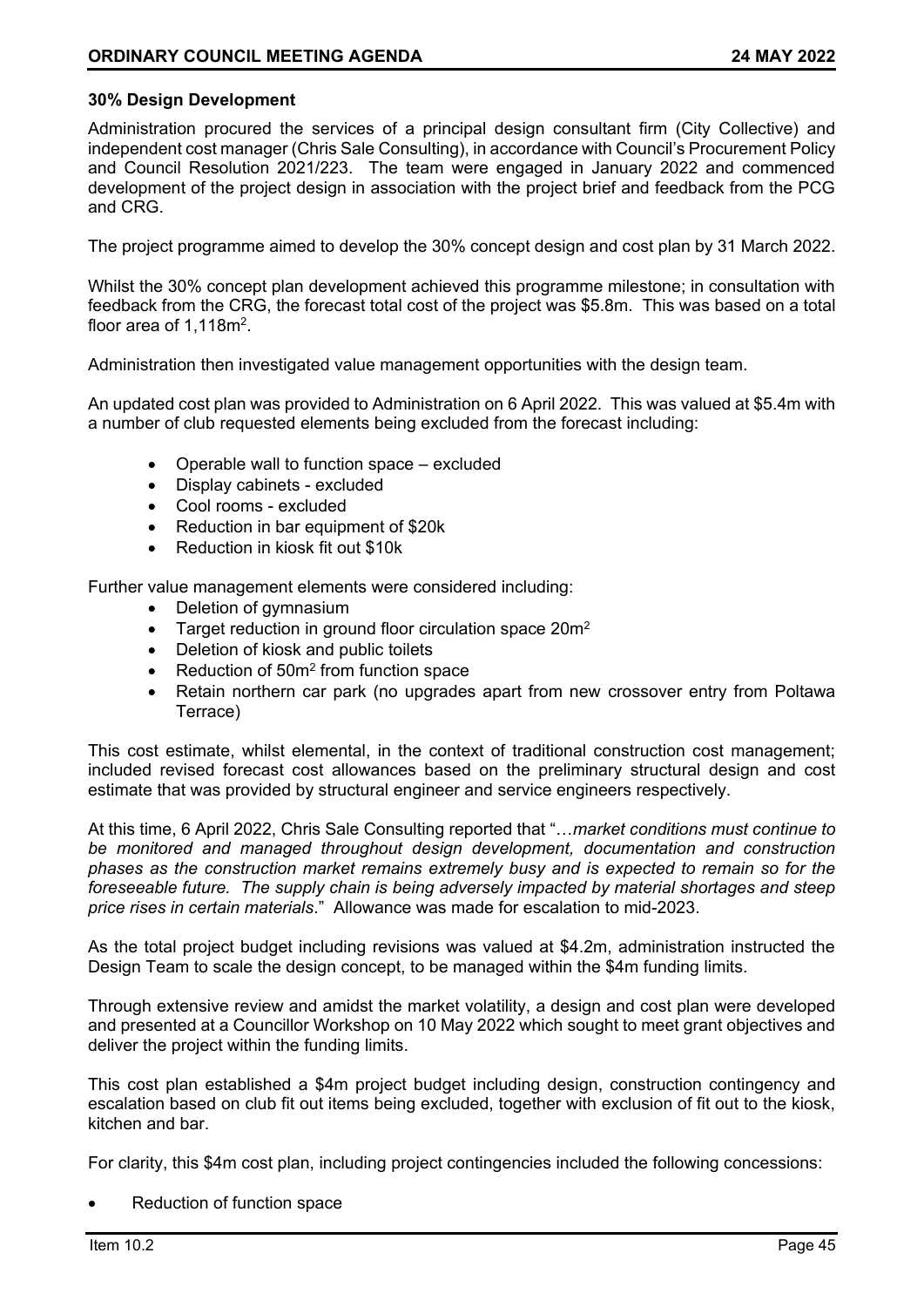- Reduction of circulation space
- Reduction/deletion of gym
- Revised total building footprint of 800m<sup>2</sup>.

### **Councillor Workshop 10 May 2022**

At the Councillor workshop held on 10 May 2022, City Collective led a presentation that:

- Presented the design journey to date
- Key consistent architectural design strategies and responses
- Updated plans and cost plans to deliver the project for \$4m (with conditions)
- Seeking feedback to prepare to lodge the design for development planning consent

The workshop noted that the design elements of the build were representative of the local urban and natural landscape and as a consequence, aesthetically pleasing. However further questions were raised around the potential impact to the budget in the event that certain features were to change.

In the interest of Broadview Football Club and the wider community; functional outcomes, key elements discussed included:

- Addition of 40m<sup>2</sup> to reinstate the gym on ground floor
- Addition of 10m<sup>2</sup> to kiosk
- Addition of 40m<sup>2</sup> to function space
- Addition of 15m<sup>2</sup> to kitchen
- Addition of 4m<sup>2</sup> to cool room to level 1
- Approximately 109m<sup>2</sup> in total

The cost manager indicated that, based on the elemental cost plan, this could add in the order of \$700k to the project budget (or \$650K if the kitchen fit out elements were omitted).

Following a presentation by the Broadview Football Club, Council sought to have Administration work with the design team and cost manager to prepare a report presenting a revised design framework incorporating the key elements listed above (approx. 109m2) and associated revised cost plan for decision.

#### **Architectural and Cost Management Response to 10 May Workshop**

As the 30% design development has required a number of iterations, the PCG team feel that the critical next steps require:

- 1. A decision on the additional area required to meet functional and community expectations;
- 2. Revised Forecast Final Cost;
- 3. Endorsement of steps 1 & 2 (this report);
- 4. Proceed to submit development planning consent following incorporation of the agreed additional area in consultation with the Broadview Football Club and the CRG; and
- 5. During the 70-100% design development phase, manage risks in accordance with the agreed final funding facility.

Following the Councillor workshop on 10 May 2022, the design team consulted with Broadview Football Club and the following changes were used to create a revised Cost Plan based on feedback from the workshop and the Club: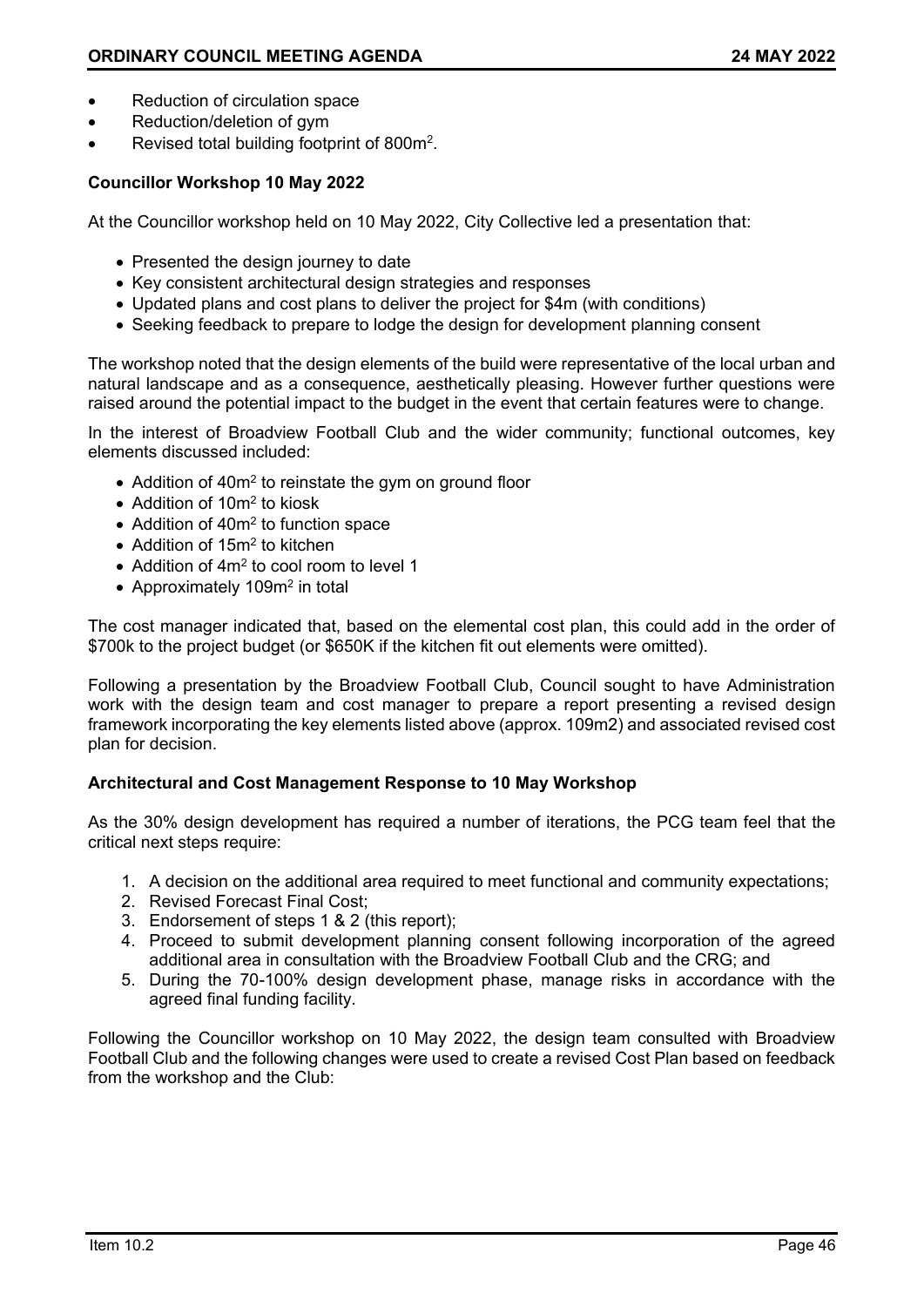| <b>Ground Floor Area</b>  | Area $m2$     | Area $m2$ | Add area<br>following<br>Workshop $m2$ | <b>Additional Area</b><br>proposed by<br>Club $m2$ |
|---------------------------|---------------|-----------|----------------------------------------|----------------------------------------------------|
| Foyer                     | 9             | 9         |                                        |                                                    |
| Change rooms              | $9 \times 45$ | 180       |                                        |                                                    |
| <b>Toilet Shower</b>      | 4 x 25        | 100       |                                        |                                                    |
| Medical                   | 15            | 15        |                                        |                                                    |
| Umpire                    | 19            | 19        |                                        |                                                    |
| <b>Kiosk</b>              | 18            | 18        | 10                                     |                                                    |
| Gymnasium                 | 0             | 0         | 40                                     |                                                    |
| <b>Public Toilet</b>      | 8             | 8         |                                        |                                                    |
| Store                     | $2 \times 10$ | 20        |                                        | 4                                                  |
| <b>Access Toilet</b>      | 7             | 7         |                                        |                                                    |
| Cleaner                   | 5             | 5         |                                        |                                                    |
| <b>Store</b>              | 9             | 9         |                                        | $\overline{2}$                                     |
| Sub Total GROUND FLOOR    |               | 390       | 50                                     | 6                                                  |
| REVISED GROUND FLOOR AREA |               |           |                                        | 446m <sup>2</sup>                                  |

#### Table 1

| <b>First Floor Area</b>            | Area<br>m <sup>2</sup> | Add area following<br>Workshop m <sup>2</sup> | <b>Additional Area</b><br>proposed by<br>Club |
|------------------------------------|------------------------|-----------------------------------------------|-----------------------------------------------|
| Dining/function                    | 240                    | 40                                            |                                               |
| Toilet                             | 21                     |                                               |                                               |
| Access                             | 7                      |                                               |                                               |
| Kitchen                            | 15                     | 15                                            |                                               |
| Bar                                | 16                     | 9                                             | 5                                             |
| Cool room                          | 6                      | 4                                             |                                               |
| <b>Store</b>                       | 17                     |                                               |                                               |
| Office                             | 10                     |                                               |                                               |
| Balcony                            | 60                     |                                               |                                               |
|                                    |                        |                                               |                                               |
| REVISED FIRST FLOOR AREA           | 392                    | 68                                            | 11                                            |
|                                    |                        |                                               |                                               |
| PROPOSED TOTAL AREA m <sup>2</sup> | 782                    | 118                                           | 11                                            |
| <b>TOTAL FLOOR AREA</b>            |                        |                                               | 911m <sup>2</sup>                             |

## **Cost Management**

Based on additional areas tabulated in Table 1, the Cost Manager has provided an updated elemental Cost Plan which values the project at \$4.65m based on a foot print of  $911\mathrm{m}^2$ .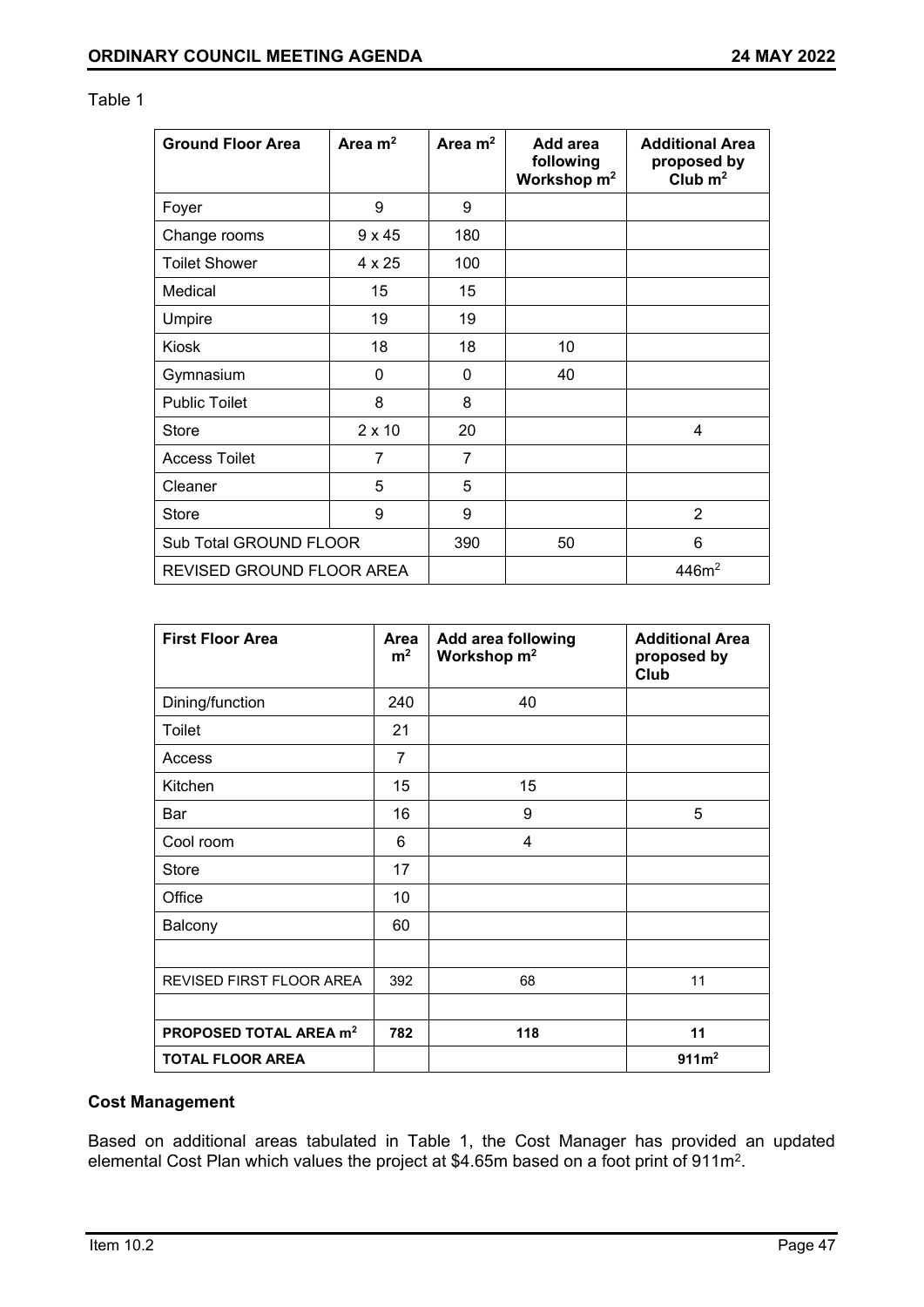This costing includes appropriate design, construction, and escalation contingencies, as advised by Council's consultants.

The Cost plan also continues to exclude fit out to kiosk, kitchen and bar. Fit out of these areas will be subject to design development and club requirements. The club has identified that their contribution in the order of \$250k could be allocated to these areas.

No allowance has been made for an operable wall to the function space and display cabinets (currently forecast at \$65,600).

## **Funding Options**

Based on the requirement to secure \$650k, Administration have investigated a number of options to fund the shortfall to deliver the project. These options will be considered as part of the finalisation of the draft budget for 2022-2023.

Options that will be presented for consideration include:

- Increase in forecast borrowings. At \$650k, an increased rate rise of at least 0.36% (in addition to that already proposed) may need to be considered to fund principal and interest repayments
- Redirecting project funding from projects identified in the Draft Annual Business Plan 2022- 2023 currently out to community consultation – with such projects to either be deferred for consideration in future years on merit, or removed from future capital programmes permanently
- A combination of both options

Non-renewal-related capital projects for 2022/23 that could feasibly be delayed or cancelled include:

| Prospect Oval Toilet Block Renewal                     | \$375,019  |
|--------------------------------------------------------|------------|
| Memorial Gardens Pavilion Renewal                      | \$80,361   |
| <b>Toilet Renewal works</b>                            | \$128,578  |
| Open Space Lighting St Helens Park & Barker<br>Gardens | \$55,000   |
| Percy Street Reserve Upgrade                           | \$215,000  |
| Peppermint Gums Reserve Upgrade                        | \$610,000  |
| NAFC chair lift                                        | \$55,000   |
| Matthews Reserve design/consultation                   | \$15,000   |
| <b>Broadview Tennis Infrastructure Upgrade</b>         | \$264,000* |
| Charles Cane Reserve Storage Shed & Related<br>Works   | \$60,000   |
| <b>Broadview Oval Storage Shed</b>                     | \$60,000   |

\*Plus 2021/22 carry forward funding of \$350,000 from Broadview Oval Toilet Block

An option that staff have discussed is the possibility of diverting funding from the proposed toilet block replacement at Prospect Oval. If this block was instead renewed in line with other "light touch" toilet block renewals scheduled for 2022/23, this project budget could conceivably be reduced by \$330,000 to \$340,000, with the remainder funding a renewal and improvement of essential elements of the block.

Council has been notified of an extension to the current Local Roads and Community Infrastructure Grant (Phase 3 extension). Early indications are that Council will receive an additional \$286,180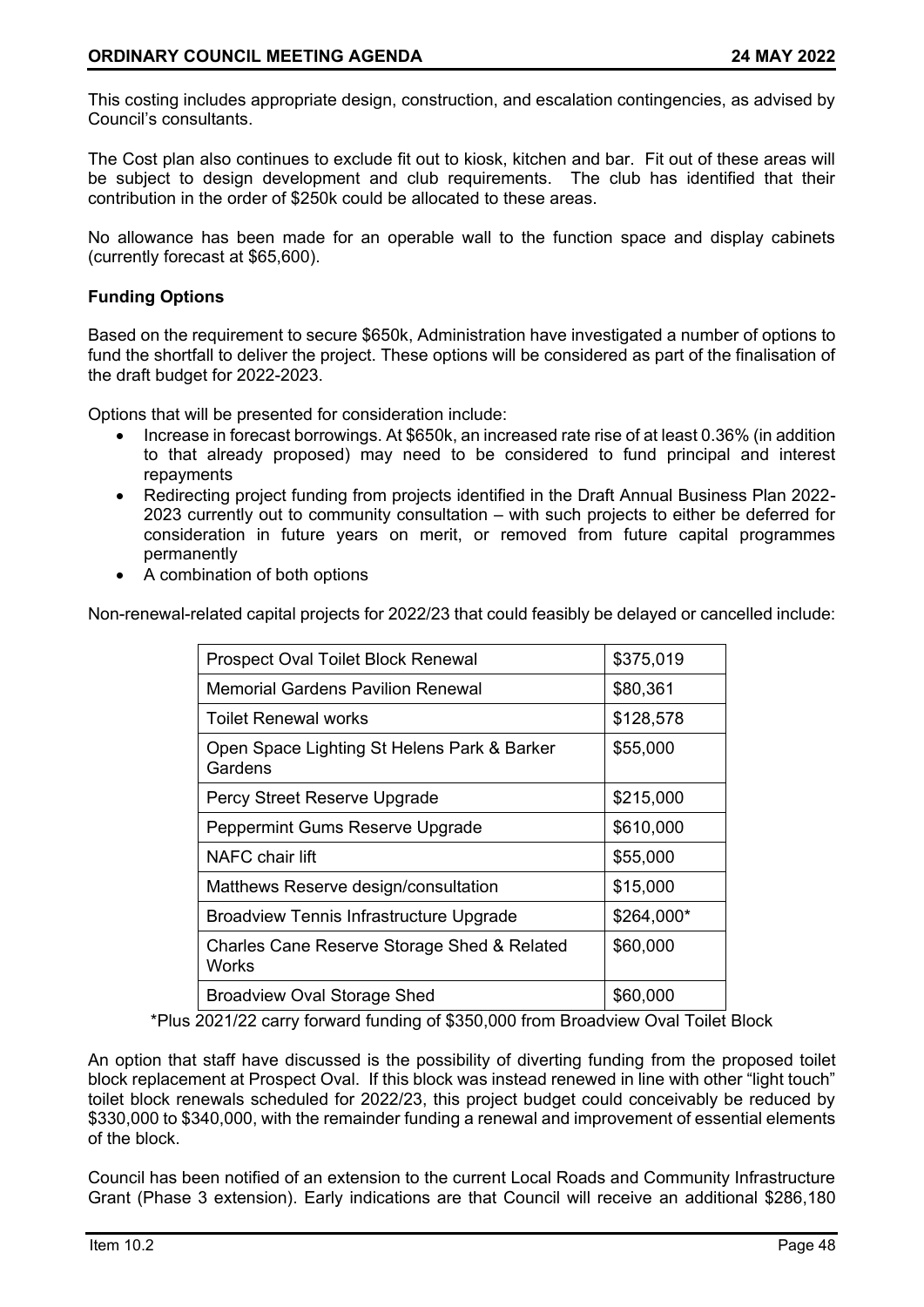(same as Phase 1) in grant allocation, payable after 1 July 2023 for eligible projects. Should the Broadview Community & Sports Hub not qualify directly for this funding, it is likely that another proposed project in the budget/LTFP will. This will result in Council being able to redirect its own funding to the same value. The grant is available to projects with a completion date between 1 July 2023 and 30 June 2024.

Given the staging of the project is likely to take the completion date into 2023/24, a final option would be to commit funding from the 2023/24 financial year to the project, via LTFP funding allocations. This will have a consequential impact on the capital programme for 2023/24, reducing the capacity of the budget in that year to sustain other capital works. As we do not yet have a definitive listing of projects for that year, it is impossible to establish a clear opportunity cost in terms of projects that may be impacted – but the option does exist if Council are minded to take it up.

#### **Risk to Programme**

It is likely that development planning consent will require a minimum of 12 weeks to process.

Based on this, it is likely that the approved date for commencement in accordance with the conditions of the grant (30 August 2022) is unlikely to be achieved. Accordingly, subject to resolution of this report, Administration will lodge the endorsed plans with the funding provider for information and lodge an application to revise the commencement date in accordance with a revised programme.

#### **Office Recreation Sport and Racing (Funding Provider) feedback**

Subject to endorsement of this report, the funding provider will be provided with the planning drawings to ensure that in accordance with the conditions of the grant, the recipient (Council) must not change the approved use of the land, facility or the assets without prior approval of the Government Party.

#### **Concluding Statement**

Whilst this report provides an update on many of the considerations required to deliver a project of this nature in this volatile economic environment, it is with optimism that Administration seek resolution of this report in the form of an additional funding model; to ensure that the most optimal community outcome is achieved for the greater Broadview region.

## **Implications, Related Questions and Further Information**

SANFL have provided a letter of support dated 17 May 2022 to Council (refer **Attachment 1**)

## **Relevance to Core Strategies / Policy**

- Our Community Plan towards 2040
- *Local Government Act 1999*
- Prudential Review Policy
- Draft Broadview Oval/ Yarnta Tutu yarta Master Plan
- Procurement Policy
- Asset Management Policy
- Community Engagement and Consultation Policy
- Corporate Risk Management Policy

## **Community Plan: Towards 2040**

**Connected & Caring**

## **FY20/21 Measures**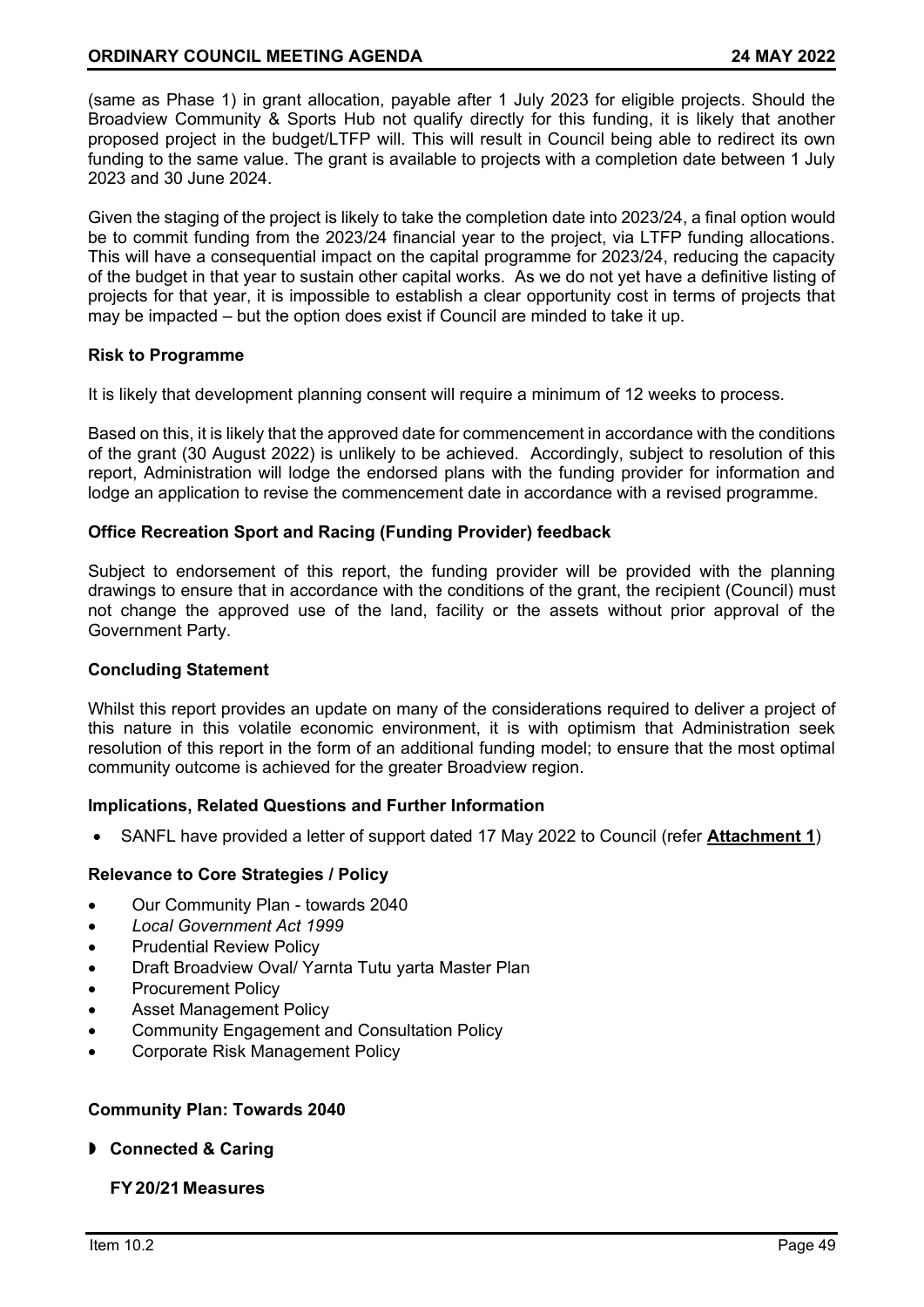CC1.7 Foster new connections through community programs to support the community to recover from COVID-19

#### **2 to 5 year timeline**

- CC2.2 Facilitate new bars, cafes, restaurants and other businesses which diversify our local offerings
- CC2.4 Ensure greater recognition and support of precincts and neighbourhood gathering places such as Collinswood Precinct, Broadview Sports and Recreation Precinct / Yarnta Tutu yarta, Nailsworth Hall, Charles Cane / Parndo yerta Reserve, Howard Street precinct across the City:
	- CC2.4.1 Make these great places and create promotional campaigns
	- CC2.4.2 Install wayfinding signage (and 'digital trails') in key locations to highlight important and historic sites, as well as shopping and recreational opportunities in those neighbourhoods
	- CC2.4.3 Develop new place-making and urban renewal initiatives in those neighbourhoods
	- CC2.4.4 Facilitate the attraction of a key 'anchor' or 'hero' business to each of those key locations

#### **Active & Engaged**

#### **FY20/21 Measures**

AE1.2 Develop model governance frameworks for sporting and community groups to facilitate greater opportunities for involvement and access by residents to their facilities across the city

#### **Proud of our past, excited by our future**

#### **2 to 5 year timeline**

PP2.2 Celebrate the achievements of Council and its community in the preservation and conservation of our rich heritage whilst also promoting innovation in built form and design

# **Inclusive & Diverse**

#### **2 to 5 year timeline**

ID2.3 Promote, facilitate and measure the utilisation of our buildings, parks and open spaces using SpacetoCo data

#### **Responsible & Sustainable**

#### **FY20/21 Measures**

RS1.6 Complete Broadview Oval / Yarnta Tutu yarta Concept Drawings as guided by the Masterplan and stakeholder involvement as part of our sustainable built environment

#### **2 to 5 year timeline**

- RS2.2 Promote and support projects (public and private) that include water quality and Water Sensitive Urban Design measures
- RS2.7 Demonstrate innovation in the supply and delivery of infrastructure projects

## **ATTACHMENTS**

#### **1. SANFL Letter of Support - Broadview Hub** [⇩](#page-9-0)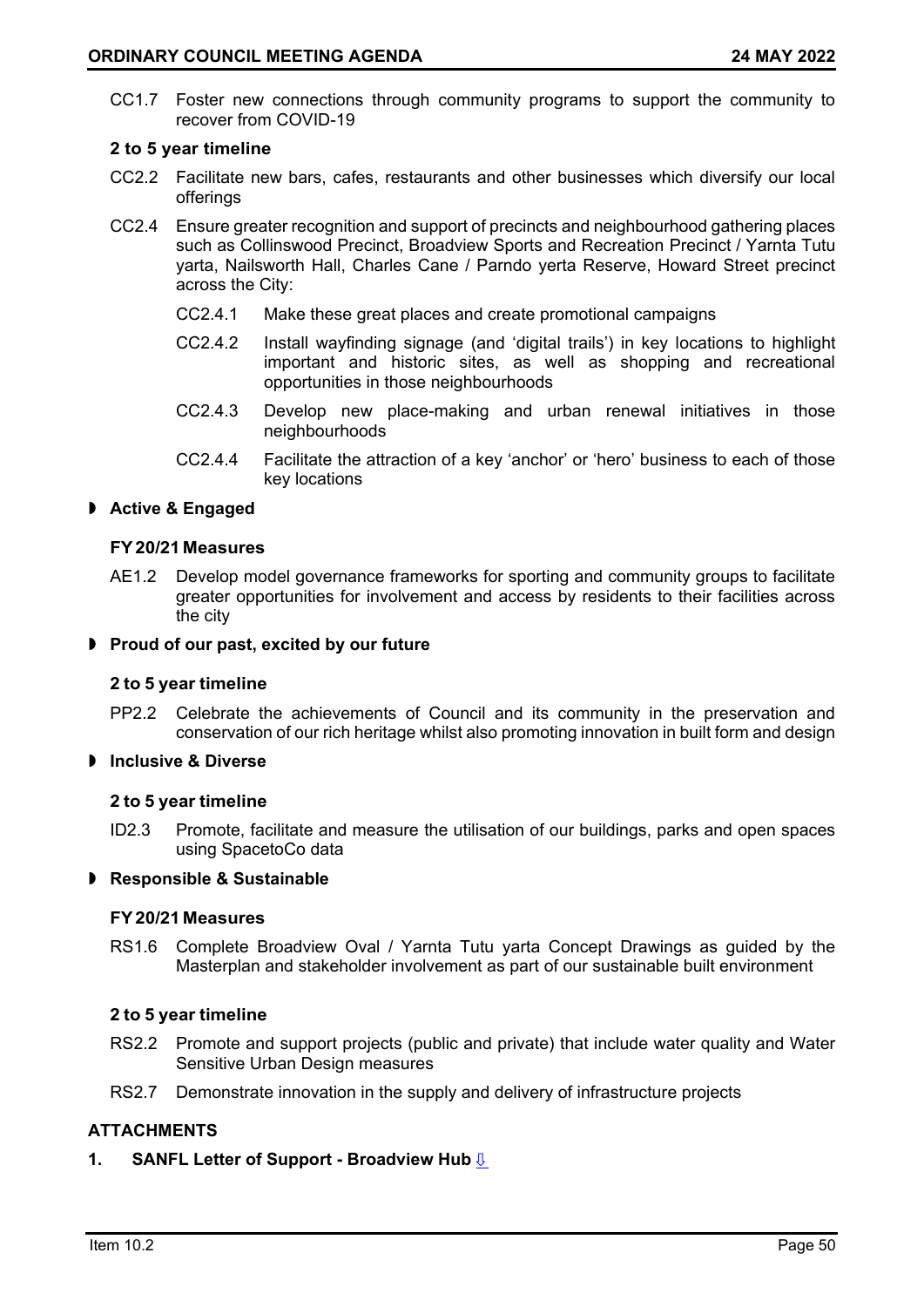<span id="page-9-0"></span>

17 May 2022

Mayor David O'Loughlin City of Prospect PO Box 171 PROSPECT SA 5082

**SANFL** ABN 59 518 757 737

Office **Level 2, Riverbank Stand,** Adelaide Oval, War Memorial Drive, North Adelaide SA 5006

**Postal Address** PO Box 606 Tynte Street, North Adelaide SA 5006 T 08 8424 2200 W sanfl.com.au



Dear Mayor O'Loughlin,

This letter is to provide support to the Broadview Football Club and other users of Broadview Oval in relation to the proposed development at the site.

It is understood that, following extensive consultation and several design iterations, Elected Members from the City of Prospect will next week be provided with options to progress the development.

The existing Broadview Clubroom has served its purpose well over many years. It has been a place where locals have come together to celebrate, socialise, and connect. Social connection will continue to be the main purpose of the site, however, contemporary community expectations for increased functionality, inclusive design, modern aesthetics, and multi-purpose spaces drives an opportunity to redevelop this important regional classified venue.

The Broadview Football Club is the largest user group at the site with 471 playing members registered in the current 2022 season. Despite the significant impacts the COVID pandemic has had on community sport, Broadview Football Club have experienced a 20% increase in playing members since 2019.

This increase reflects the tireless work the Broadview Football Club is undertaking to engage families within their local area. Of the current 471 registered players, 205 of them (43.5%) come from within the City of Prospect postcode area (5081, 5082, 5083). With another 79 coming from just outside the LGA (Enfield, Greenacres, Manningham and Lightsview). To attract over 60% of players from within such a localised catchment is incredible, particularly when there are plentiful options available to families.

The growth in Australian Football is largely due to the introduction of a female competition at the highest level both in South Australia and Nationally. In South Australia, for every 1 female football team in 2010, there are now 13.8 teams.